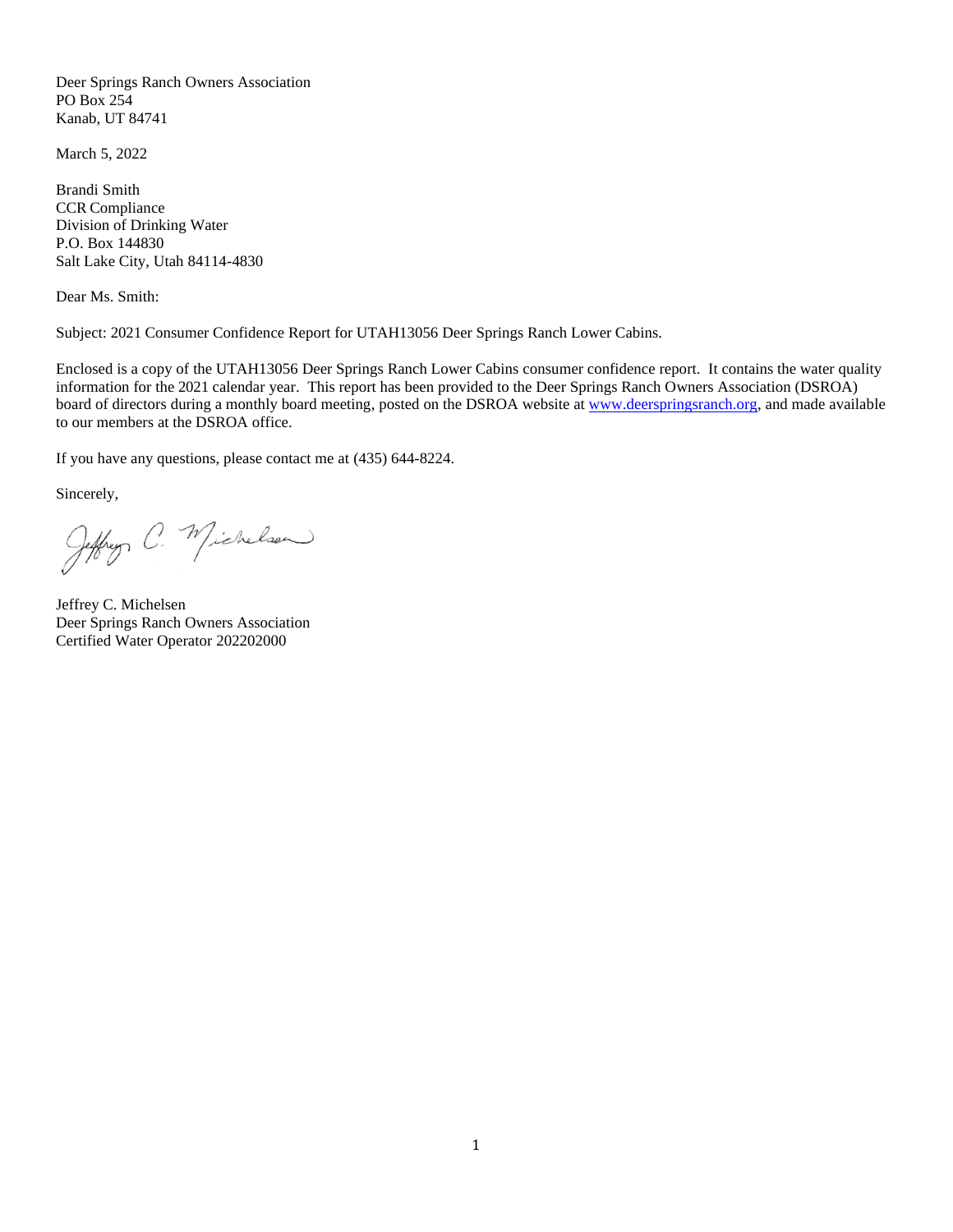## **Annual Drinking Water Quality Report for the Deer Springs Ranch Lower Cabins Water System 2021**

The Deer Springs Ranch Owner's Association (DSROA) is pleased to present the Annual Drinking Water Quality Report for the Deer Springs Ranch Lower Cabins water system for the year 2021. This report is designed to inform lot owners and guests to the ranch about the quality of the drinking water delivered while they were at the ranch. Our constant goal is to provide you with a safe and dependable supply of drinking water. DSROA wants you to understand the efforts made to continually improve the water treatment process and protect the ranch's water resources. DSROA is committed to ensuring the quality of the water at the ranch. The Deer Springs Ranch Lower Cabins water system obtains its water from a groundwater source: specifically, a well drilled in 2003, located in the well field to the Northeast of the ranch house.

The Drinking Water Source Protection Plan for the Deer Springs Ranch Lower Cabins water system is available for your review. It contains information about source protection zones, potential contamination sources and management strategies to protect our drinking water. The Deer Springs Ranch Lower Cabins water system has been determined to have a low level of susceptibility from potential contamination from sources such as sceptic tanks, roads, residences, and industrial areas. Please contact DSROA if you have questions or concerns about the source protection plan.

There are 13 connections to the Deer Springs Ranch Lower Cabins water distribution system. When connections are properly installed and maintained, water contamination concerns are minimal. However, unapproved, and improper piping connections or changes can affect the distribution, availability, and quality of the water. A cross connection may allow contaminated water or chemicals to enter the water system when not properly protected. This not only compromises the water quality in the system but can impact your health. How do you help? Do not make or allow improper connections on your lot to the water system. A garden hose lying in a puddle next to a frost-free hydrant is a cross connection. Please contact DSROA if you would like more information about what you can do to protect the quality of our water.

This report shows the quality of our water at the ranch and what it means to you and your family.

The DSROA Certified Water Operator (CWO) routinely monitors the water in The Deer Springs Ranch Lower Cabins water system in accordance with Federal and Utah State laws. The table below shows the results of that monitoring for the period of January  $1<sup>st</sup>$ , 2021to December 31<sup>st</sup>, 2021.

Drinking water, including bottled water, may reasonably be expected to contain at least small amounts of some contaminants. The presence of contaminants does not necessarily indicate that water poses a health risk. More information about contaminants and potential health effects can be obtained by calling the EPAs Safe Drinking Water Hotline at (800) 426-4791.

To ensure that tap water is safe to drink, EPA prescribes regulations which limit the amounts of certain contaminants in water provided by public water systems. FDA regulations establish limits for contaminants in bottled water which must provide the same protection for public health. Some people may be more vulnerable to contaminants in drinking water than the general population.

from their health care providers. EPA/CDC guidelines on appropriate means to lessen the risk of infection Immuno-compromised persons such as persons with cancer undergoing chemotherapy, persons who have undergone organ transplants, people with HIV/AIDS or other immune system disorders, some elderly and infants can be particularly at risk from infections. These people should seek advice about drinking water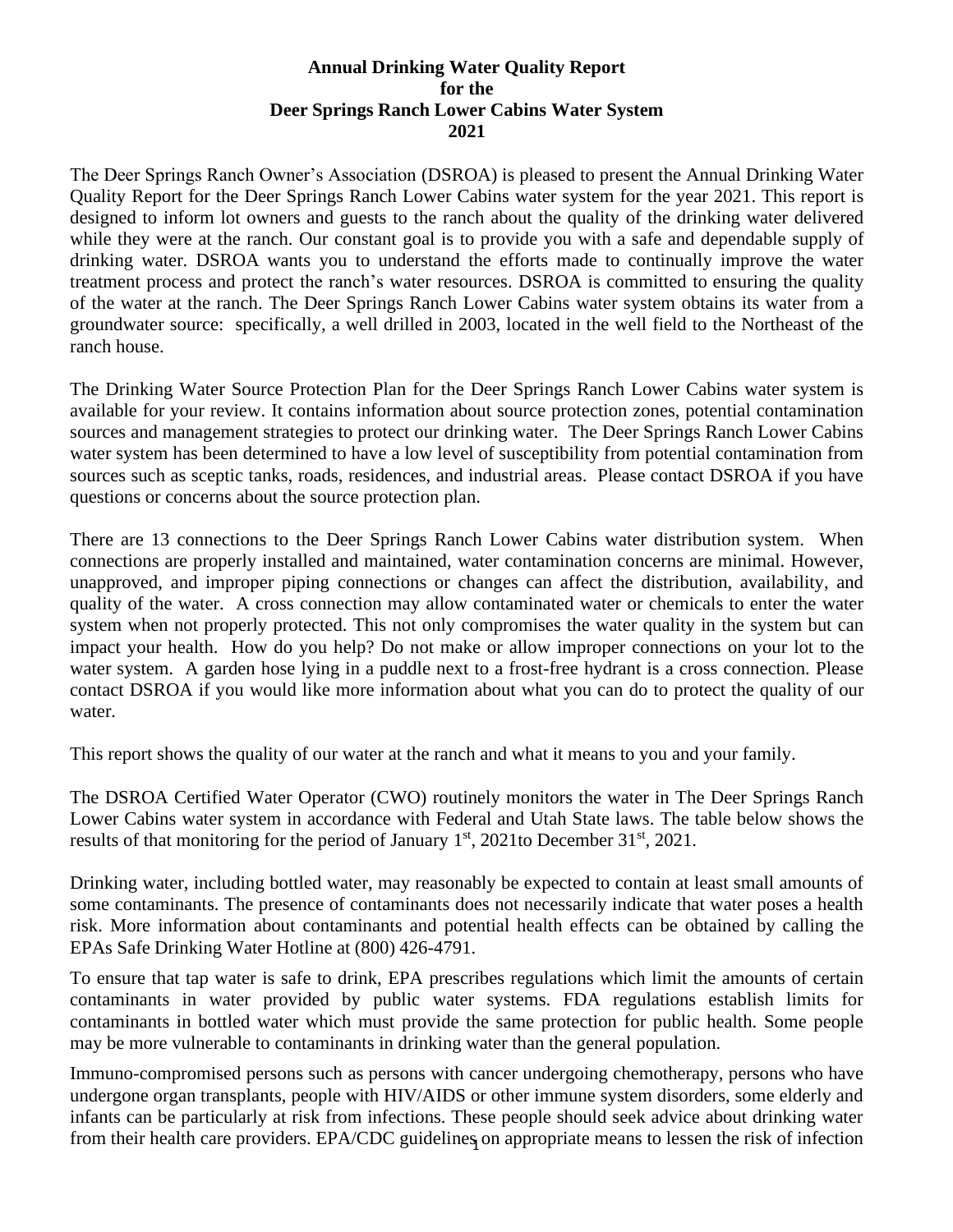by Cryptosporidium and other microbial contaminants are available from the Safe Drinking Water Hotline (800) 426-4791.

# **CONSTITUENT TABLE DEFINITIONS**

In the following table you may find terms and abbreviations you might not be familiar with. To help you better understand these terms we've provided the following definitions:

**Non-Detects (ND)**- Laboratory analysis indicates that the constituent is not present.

**ND/Low - High** - For water systems that have multiple sources of water, the Utah Division of Drinking Water has given water systems the option of listing the test results of the constituents in one table, instead of multiple tables. To accomplish this, the lowest and highest values detected in the multiple sources are recorded in the same space in the report table.

**Parts per million (ppm) or Milligrams per liter (mg/l)** - One part per million corresponds to one minute in two years or a single penny in \$10,000.

**Parts per billion (ppb) or Micrograms per liter (ug/l)** - One part per billion corresponds to one minute in 2,000 years, or a single penny in \$10,000,000.

**Parts per trillion (ppt) or Nanograms per liter (nanograms/I) - One part per trillion corresponds to one** minute in 2,000,000 years, or a single penny in \$10,000,000,000.

Parts per quadrillion (ppq) or Picograms per liter (picograms/l) - One part per quadrillion corresponds to one minute in 2,000,000,000 years or one penny in \$10,000,000,000,000.

**Picocuries per liter (pCi/L)**- Picocuries per liter is a measure of the radioactivity in water.

**Millirems per year (mrem/yr)**- Measure of radiation absorbed by the body.

**Million Fibers per Liter (MFL)**- Million fibers per liter is a measure of the presence of asbestos fibers that are longer than 10 micrometers.

**Nephelometric Turbidity Unit (NTU)**- Nephelometric turbidity unit is a measure of the clarity of water. Turbidity more than 5 NTU is just noticeable to the average person.

**Action Level (AL)**- The concentration of a contaminant which, if exceeded, triggers treatment or other

**Maximum Contaminant Level (MCL)** - The "Maximum Allowed" (MCL) is the highest level of a contaminant that is allowed in drinking water. MCLs are set as close to the MCLGs as feasible using the best available treatment technology.

**Maximum Contaminant Level Goal (MCLG)** - The "Goal" (MCLG) is the level of a contaminant in drinking water below which there is no known or expected risk to health. MCLGs allow for a margin of safety.

**Date** - Because of required sampling time frames i.e., yearly, 3 years, 4 years and 6 years, sampling dates may seem outdated.

Waivers (W)- Because some chemicals are not used or stored in areas around drinking water sources, some water systems have been given waivers that exempt them from having to take certain chemical samples, these waivers are also tied to Drinking Water Source Protection Plans.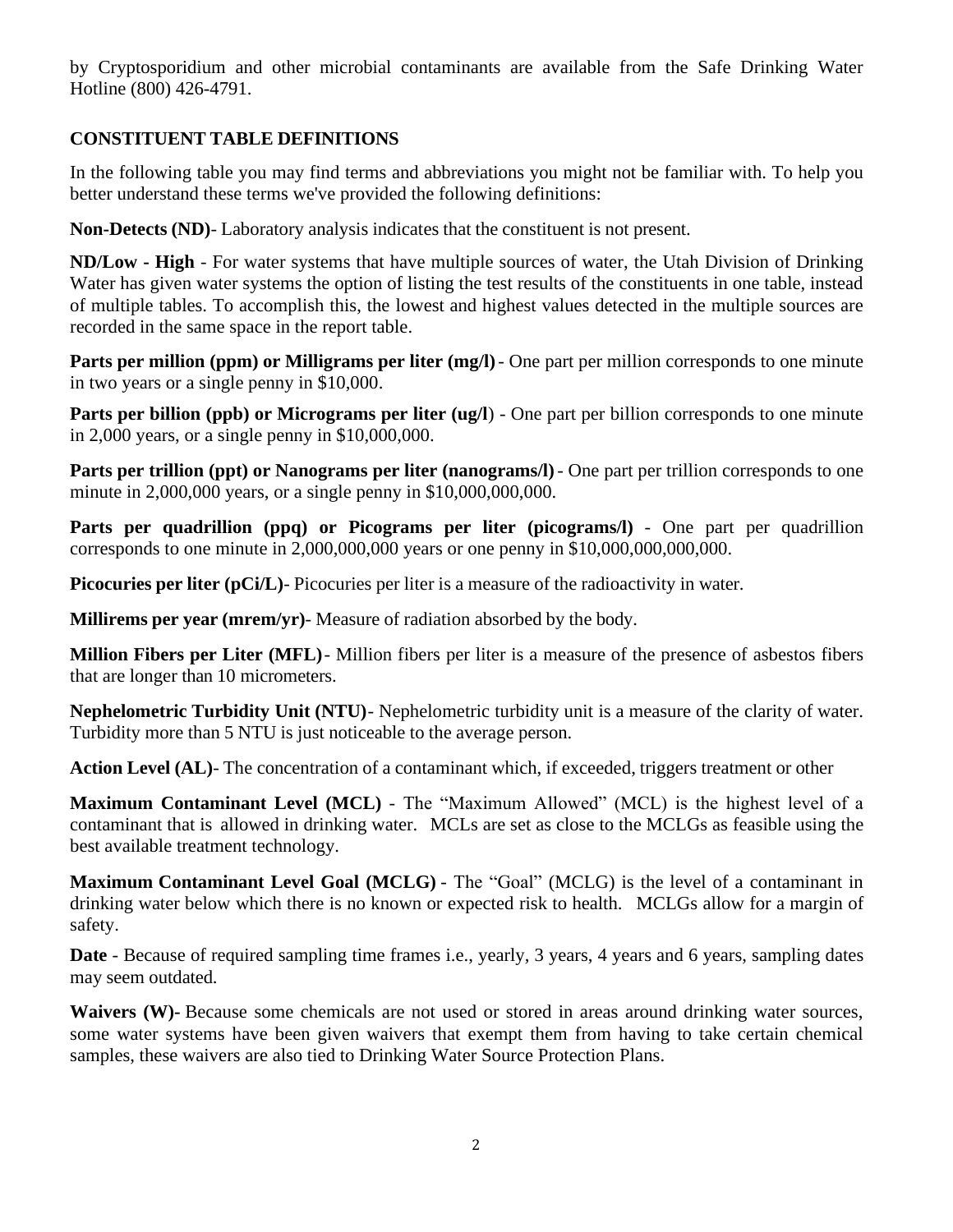### **Source Water Information**

| <b>Source Water Name</b> | <b>Type Of Water</b> | <b>Source ID</b> |  |
|--------------------------|----------------------|------------------|--|
| 2003 WELL                | <b>GW</b>            | <b>WS002</b>     |  |

#### **TCR Tables**

| <b>Coliform</b><br><b>Bacteria</b>     | Year<br>Sampled | + Sample<br>Count | <b>MCLG</b> | <b>MCL</b> | <b>Violation</b> | <b>Likely Source of</b><br>Contamination    |
|----------------------------------------|-----------------|-------------------|-------------|------------|------------------|---------------------------------------------|
| Coliform<br>Bacteria                   | 2021            |                   | 0           | 5          | N                | Naturally<br>present in the<br>environment. |
| Microbiological<br><b>Contaminants</b> | Year<br>Sampled | + Sample<br>Count | <b>MCLG</b> | <b>MCL</b> | <b>Violation</b> | <b>Likely Source</b><br>Οt<br>Contamination |
| E. coli                                | 2021            | 0                 | No goals    | None       | N                | Human and<br>animal fecal<br>waste.         |

#### **Regulated Contaminants**

| Inorganic<br>Contaminant<br>s | Year<br>Sampled | Lowest<br>Level | Highest<br>Level | <b>MCLG</b> | <b>MCL</b> | <b>Units</b> | <b>Violation</b> | <b>Likely Source</b><br>Οt<br>Contamination                                                                                      |
|-------------------------------|-----------------|-----------------|------------------|-------------|------------|--------------|------------------|----------------------------------------------------------------------------------------------------------------------------------|
| Nitrate                       | 2021            | 0.237           | 0.237            | 10          | 10         | ppm          | N                | <b>Runoff from fertilizer</b><br>use; Leaching from<br>septic tanks,<br>sewage; Erosion of<br>natural deposits.                  |
| Sulfate                       | 2020            | 196             | 196              | 1000        | 1000       | ppm          | N                | Erosion of natural<br>deposits; discharge<br>from refineries and<br>factories; runoff<br>from landfills, runoff<br>from cropland |

As water travels over the surface of the land or through the ground, it dissolves naturally occurring minerals and, in some cases, radioactive material, and can pick up substances resulting from the presence of animals or from human activity.

Contaminants that may be present in source water include:

- 1. Microbial contaminants, such as viruses and bacteria, which may come from sewage treatment plants, septic systems, agricultural livestock operations, and wildlife.
- 2. Inorganic contaminants, such as salts and metals, which can be naturally occurring or result from urban storm water runoff, industrial or domestic wastewater discharges, oil and gas production, mining, or farming.
- 3. Pesticides and herbicides, which may come from a variety of sources such as agriculture, urban storm water runoff, and residential uses.
- 4. Organic chemical contaminants, including synthetic and volatile organic chemicals, which are byproducts of industrial processes and petroleum production, and can also come from gas stations, urban storm water runoff, and septic systems.
- 5. Radioactive contaminants, which can be naturally occurring or be the result of oil and gas production and mining activities.

If present, elevated levels of lead can cause serious health problems, especially for pregnant women and young children. Lead in drinking water is primarily from materials and components associated with service lines and home plumbing. We cannot control the variety of materials used in plumbing components. When your water has been sitting for several hours, you can minimize the potential for lead exposure by flushing your tap for 30 seconds to 2 minutes before using water for drinking or cooking. If